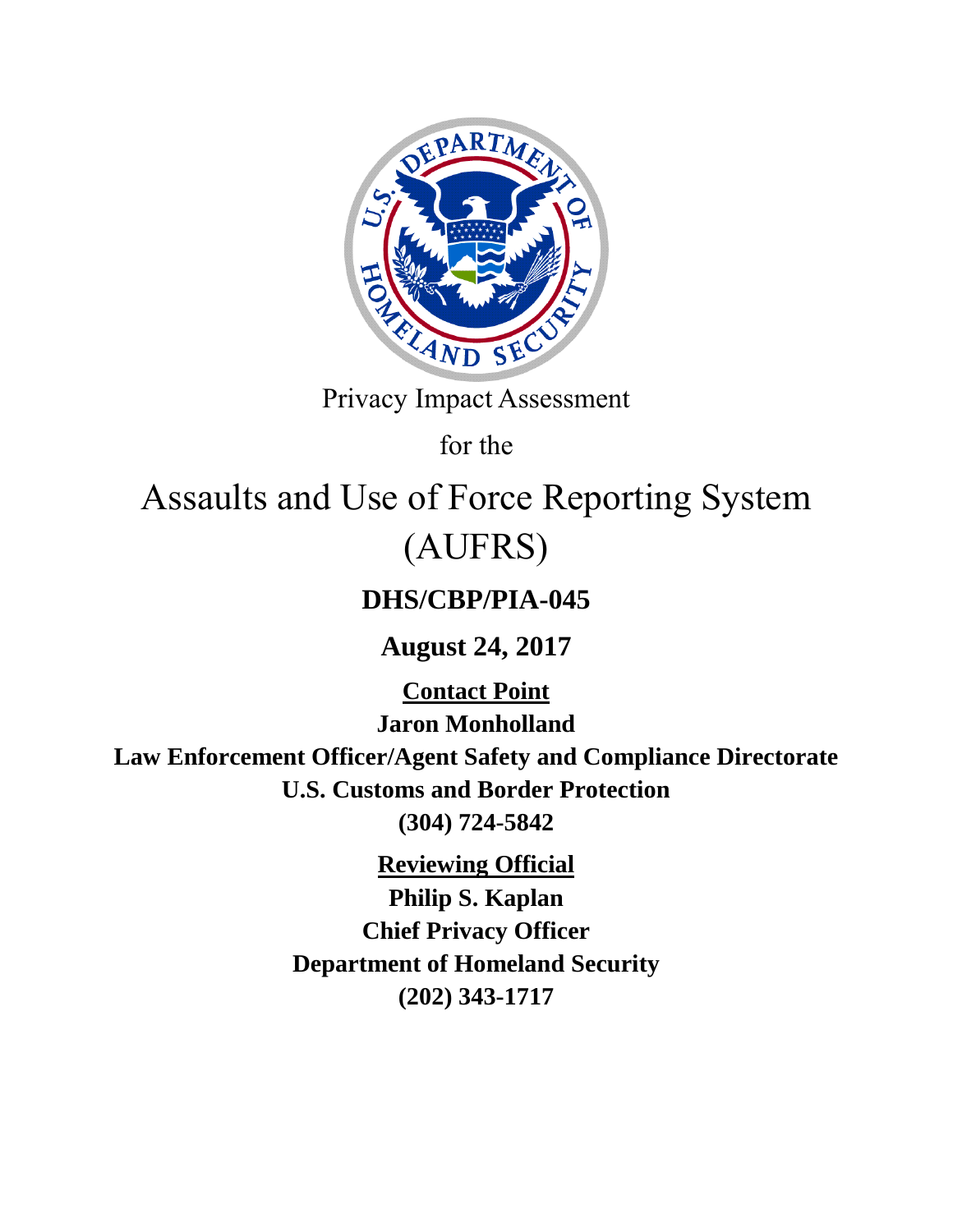

# **Abstract**

The Assaults and Use of Force Reporting System (AUFRS) is a U.S. Customs and Border Protection (CBP) web-based application that allows all CBP components to record and track incidents involving assaults against CBP employees, use of force incidents, reportable firearms discharges, and vehicle pursuits by CBP law enforcement agents and officers (CBP LEO). AUFRS makes it possible for CBP leadership and the Law Enforcement Officer/Agent Safety and Compliance Directorate (LESC) to compile and analyze data related to all such incidents to better evaluate the effectiveness of policy, training on the use of force, and deployment of less-lethal devices. <sup>1</sup> CBP is conducting this Privacy Impact Assessment (PIA) because AUFRS collects personally identifiable information (PII) about subjects, witnesses, and CBP employees involved in these incidents.

# **Overview**

CBP's primary mission is to safeguard America's borders, protecting the public from dangerous people and materials while facilitating legitimate travel and trade. In the course of executing this mission, incidents involving assaults against CBP employees or the use of force by CBP LEOs may occur. CBP uses AUFRS to record all such incidents, to include vehicle pursuits and reportable firearms discharges by CBP LEOs. Collection of this data may allow CBP to better evaluate the effectiveness of policy, training on the use of force, and deployment of less-lethal devices by CBP LEOs. The system also enables CBP to track and analyze use of force in response to assaults against CBP LEOs.

The CBP Commissioner mandated the creation of AUFRS in response to audits and reviews of the use of force by CBP LEOs and assaults committed against them.<sup>2</sup> One primary finding was that there was incomplete reporting of assaults and, as a result, insufficient documenting of how the use of force by LEOs correlated to the threat environment they faced, including how often assaults were not answered with force. Proposed actions to carry out the recommendations generated by this review included incorporating the existing CBP Use of Force Reporting System (UFRS)<sup>3</sup> and component assault information collection capabilities, most notably the United States Border Patrol's (USBP's) E3<sup>4</sup> Assaults Module, into a single agency-

l <sup>1</sup> CBP LEOs are trained and Use of Force Center of Excellence (UFCE)-certified in the use of less-lethal devices/techniques: empty-hand strikes; Oleoresin Capsicum (OC) Spray; Collapsible Straight Batons (CSB); Electronic Control Weapons (ECW); Compressed Air Launchers; Munition Launchers; Less-Lethal Specialty Impact - Chemical Munitions (LLSI-CM); Controlled Tire Deflation Devices (CTDD); or other less-lethal devices approved by their operational component, with the concurrence of the Director of UFCE.

<sup>3</sup> CBP plans to decommission UFRS with the deployment of AUFRS.

<sup>2</sup> *See* DHS Office of Inspector General, *CBP Use of Force Training and Actions to Address Use of Force Incidents,*  September 2013, *available at* [https://www.oig.dhs.gov/assets/Mgmt/2013/OIG\\_13-114\\_Sep13.pdf.](https://www.oig.dhs.gov/assets/Mgmt/2013/OIG_13-114_Sep13.pdf)

<sup>4</sup> *See* DHS/CBP/PIA-012 CBP Portal (E3) to ENFORCE/IDENT and subsequent update, *available at*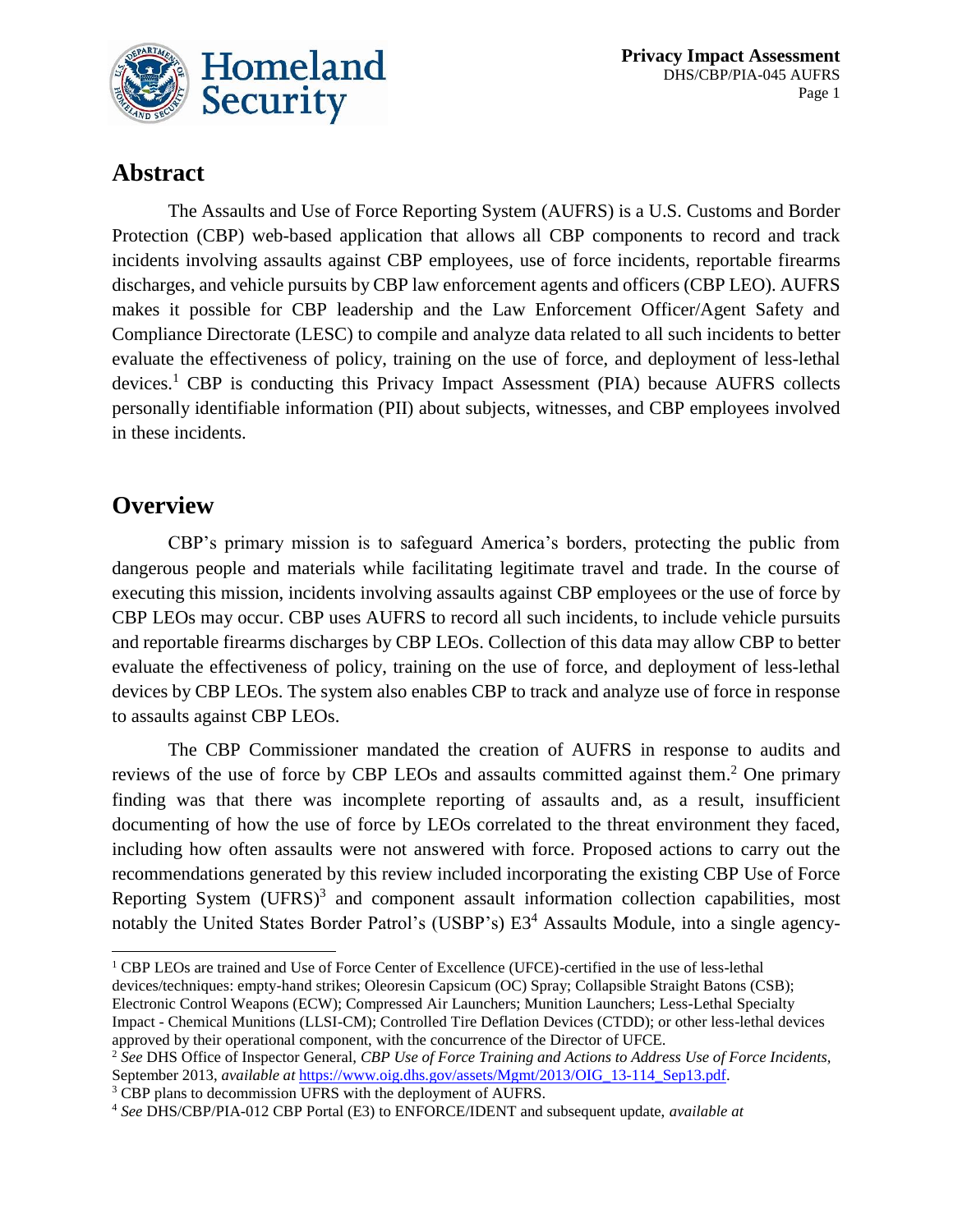

wide system (AUFRS). Additionally, the consolidated system would also provide a platform to correlate information documenting assaults on CBP personnel with use of force incidents in response to those assaults. CBP established a high-level, cross-component working group to develop AUFRS. The CBP Commissioner later mandated the addition of a vehicle pursuit tracking function, which was initiated through another similar working group.

CBP's use of force policy<sup>5</sup> is included in the *CBP Use of Force Policy, Guidelines and Procedures Handbook,* <sup>6</sup> which outlines thresholds for recording use of force incidents and reportable firearms discharge incidents. While this policy is currently in revision, over time, various memos have been issued by LESC and the operational components to clarify recording and reporting requirements. <sup>7</sup> Under CBP policy and the rules governing AUFRS, CBP LEOs must report:

- Any use of deadly force;
- Any intentional deployment of a CBP less-lethal device or any use of a weapon, physical tactic, or technique that delivers (or is intended to deliver) a kinetic impact to a subject or results in serious physical injury or death;
- Discharges of a CBP-issued firearm including unintentional discharges and intentional discharges other than during training, practice, or qualification that do not cause injury to any person or animal or unintentional damage to private, public, or government property;
- Discharge of any firearm in violation of any law or ordinance, or that causes an investigation by any law enforcement agency, or appears to be discharged in an unsafe or reckless manner, is an act of assault against any CBP employee related to his or her CBP employment, or a discharge of a firearm by any law enforcement officer other than the authorized officer/agent when it occurs during multi-agency operations involving CBP personnel;
- All assaults on CBP government personnel associated with the execution of their duties; and
- All vehicle pursuits involving CBP personnel as driver or passenger in a pursuit vehicle.

 $\overline{a}$ 

[https://www.dhs.gov/privacy.](https://www.dhs.gov/privacy)

<sup>&</sup>lt;sup>5</sup> CBP policy on the use of force by Authorized Officers/Agents is derived from constitutional law, as interpreted by federal courts in cases such as Graham v. Connor, 490 U.S. 386 (1989) and Tennessee v. Garner, 471 U.S. 1 (1985), Federal statutes, and applicable DHS and CBP policies.

<sup>6</sup> *See* CBP *Use of Force Policy, Guidelines and Procedures Handbook* (May 2014), *available at* [https://www.cbp.gov/document/guidance/final-use-force-policy-handbook.](https://www.cbp.gov/document/guidance/final-use-force-policy-handbook)

<sup>7</sup> For example: Austin L. Skero, II, Exec. Director, LESC. (January 31, 2017). *Clarifying Reportable Assaults and Uses of Force*.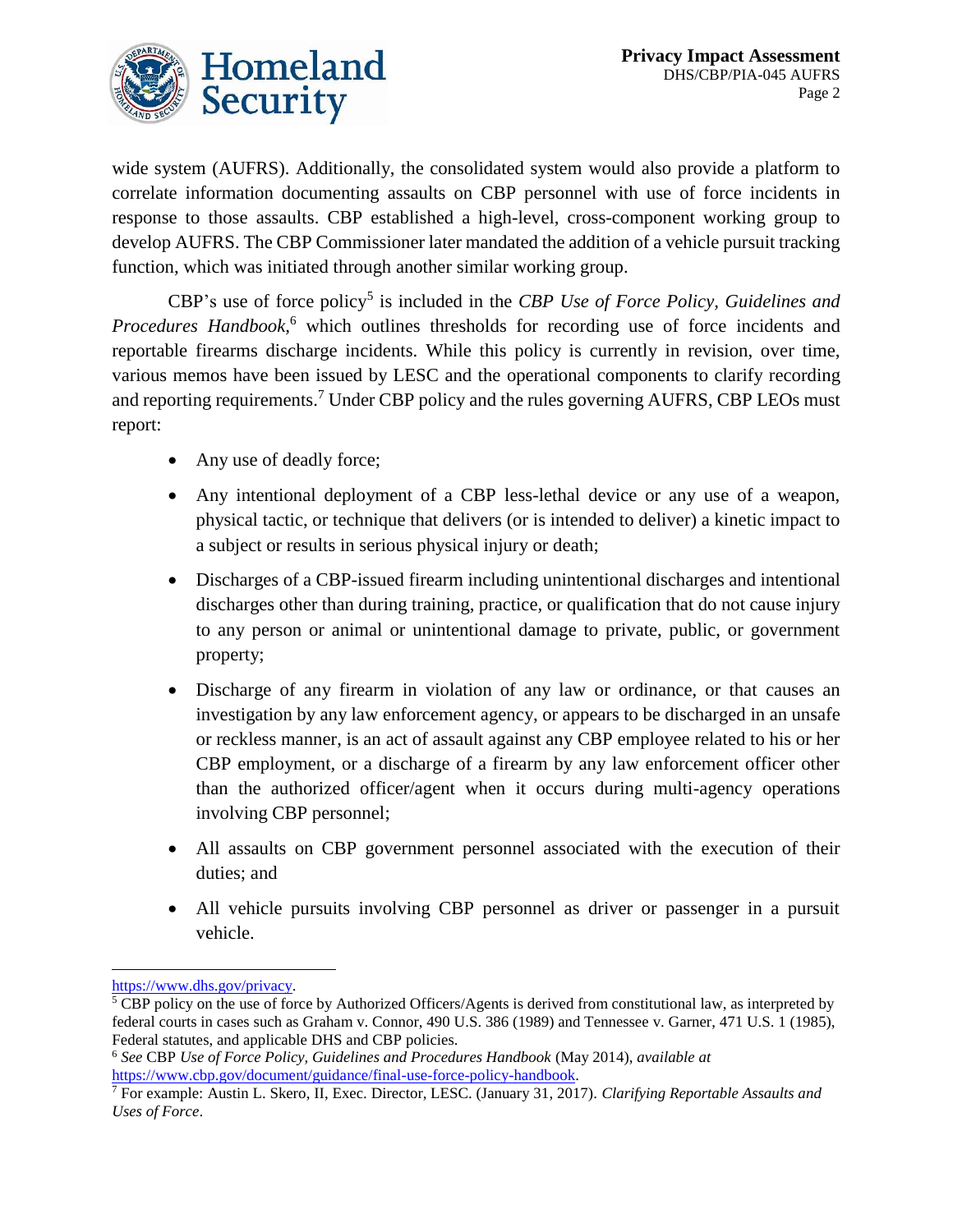

AUFRS reporting occurs concurrent with any reporting required by CBP, its operational components, or local chains of command. AUFRS is the only system that records this information agency-wide, across all CBP components, and in a consistent manner. Policy for vehicle pursuit reporting is still in draft form,<sup>8</sup> but all data collection and reporting elements established by the vehicle pursuit working group have been incorporated into the system. Because all CBP employees are potentially subject to assault while performing their duties, AUFRS must be accessible to any CBP employee at all times for inputting reports of such incidents.

AUFRS replaced and greatly expanded the recording and reporting functions of UFRS, which was designed around the hardcopy CBP Form 318. <sup>9</sup> CBP developed Form 318, *Reportable Use of Force Incident Data,* to capture incidents in which officer/agent force was used, what kind of force was used/how it was applied, and any gaps in training or issues with equipment that might have caused the incident to be less than successful. CBP has replaced this form with the AUFRS Incident Report, which reflects the data recorded into each AUFRS incident record. For USBP incidents involving assaults, AUFRS also produces an automated version of U.S. Border Patrol Form G725, *Report of Assault on Service Employee*.

AUFRS leverages a web service provided by the  $E3^{10}$  system team to pull both CBP employee and subject data into AUFRS for the end user. Most of the incident data in AUFRS is entered manually by CBP employees in accordance with business rules built into the system that assist the user and help ensure the accurate and complete recording of required and complete incident information. CBP policy requires that reports be finalized in the system within 72 hours of an incident, after being subject to review and approval by designated CBP supervisors.

In order to properly identify CBP LEOs involved in each incident, the CBP employee Hash  $ID<sup>11</sup>$  is used as the primary identifier when adding involved employees to an incident report. It is displayed in one table within the system. Involved employees' first, last, and middle names are also recorded, along with gender, age, height, weight, duty location, entry on duty (EOD) dates, and previous training data.

First, last, and middle names may be used to identify involved subjects, witnesses, and injured bystanders. Additionally, gender, date of birth, height, weight, immigration status, and country of citizenship may also be collected about involved subjects to further identify them. The system uses standardized terminology, Unknown-1, -2, etc., to document unidentified subjects.

 $\overline{a}$ 

<sup>8</sup> Operations Support Office. (March 2017, draft). *Emergency Driving Including Vehicular Pursuits by U.S. Customs and Border Protection Personnel*.

<sup>9</sup> *Use of Force Policy Handbook* (October 2010), *available at*

[https://www.dhs.gov/sites/default/files/publications/cbp-use-of-force-policy.pdf.](https://www.dhs.gov/sites/default/files/publications/cbp-use-of-force-policy.pdf)

<sup>10</sup> *See* DHS/CBP/PIA-012 CBP Portal (E3) to ENFORCE/IDENT and subsequent update, *available at*  [www.dhs.gov/privacy.](http://www.dhs.gov/privacy)

<sup>&</sup>lt;sup>11</sup> Hash ID is unique CBP employee identifier derived from the Social Security number.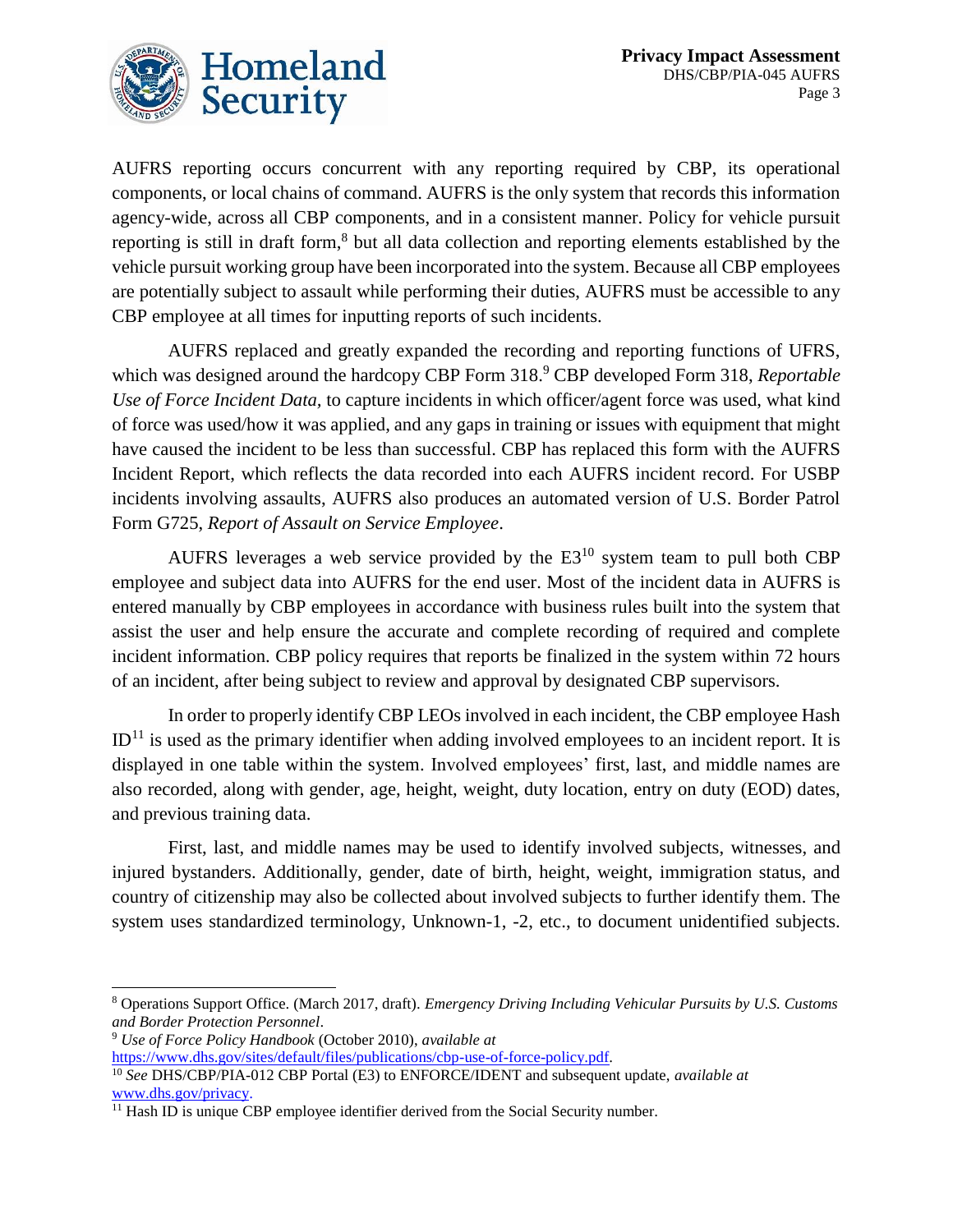

Injured bystanders may also be recorded as Unknown. CBP may also record witness addresses, for contact and follow-up purposes, although this is not required information.

# **Section 1.0 Authorities and Other Requirements**

#### **1.1 What specific legal authorities and/or agreements permit and define the collection of information by the project in question?**

CBP is authorized to collect information within AUFRS through CBP's mandate to gain operational control of the U.S. border as codified by 8 U.S.C. § 1357 and 8 U.S.C. § 1103(a)(5).

# **1.2 What Privacy Act System of Records Notice(s) (SORN(s)) apply to the information?**

AUFRS relies on information from underlying enforcement systems to populate and update the system for accurate reporting. CBP maintains records related to its efforts to secure the U.S. border between official Ports of Entry (POE) in accordance with the Border Patrol Enforcement Records (BPER) SORN.<sup>12</sup> In particular, the BPER SORN governs records relating to encounters of individuals between official POE, which may include information about Border Patrol Agents and assaults made against them, as well as the use of force that may be exercised during such an encounter. Records of assaults against CBP Officers at a POE are covered by the TECS (not an acronym) SORN,<sup>13</sup> which covers information regarding individuals, firms, and organizations to whom DHS/CBP has issued detentions and warnings.

The information created by CBP LEOs within the AUFRS system is covered by the forthcoming CBP Intelligence Records System SORN,<sup>14</sup> which covers information created using underlying law enforcement and intelligence information. Records maintained in the CIRS SORN support CBP's collection, analysis, reporting, and distribution of law enforcement, immigration administration, terrorism, intelligence, and homeland security information in support of CBP's law enforcement, customs and immigration, counterterrorism, national security, and other homeland security missions. The CIRS SORN is expected to be published in the Federal Register in September of 2017.

l

<sup>12</sup> *See* DHS/CBP-023 Border Patrol Enforcement Records (BPER), 81 FR 72601 (October 20, 2016).

<sup>13</sup> *See* DHS/CBP-011 U.S. Customs and Border Protection TECS, 73 FR 77778 (December 19, 2008).

<sup>&</sup>lt;sup>14</sup> Forthcoming September 2017.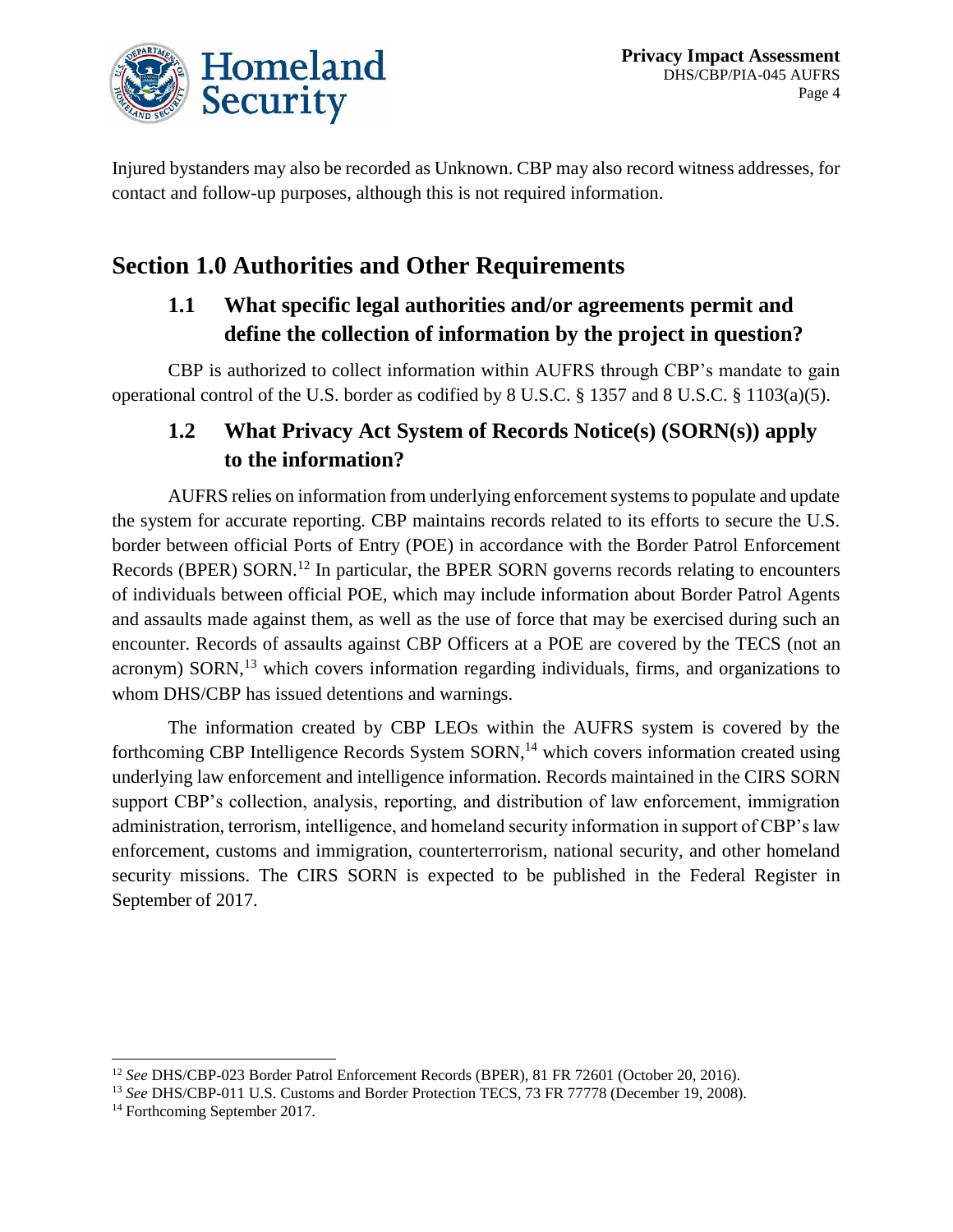

# **1.3 Has a system security plan been completed for the information system(s) supporting the project?**

Yes. AUFRS has undergone the Security Authorization process in accordance with DHS and CBP policy, which complies with federal statutes, policies, and guidelines. The system is expected to receive a renewed Authority to Operate pending the publication of this PIA.

# **1.4 Does a records retention schedule approved by the National Archives and Records Administration (NARA) exist?**

CBP is working to develop a records retention schedule for NARA approval. Consistent with the BPER SORN, CBP intends to retain records in AUFRS relating to arrests, detentions, and removals for 75 years. Investigative information not resulting in arrest, retention, or removal should be retained for 20 years after the investigation is closed, consistent with N1-563-08-4-2. CBP maintains user account management records for ten years following an individual's separation from federal service; statistical records for ten years; audit files for fifteen years; and backup files for one month.

# **1.5 If the information is covered by the Paperwork Reduction Act (PRA), provide the OMB Control number and the agency number for the collection. If there are multiple forms, include a list in an appendix.**

Due to the law enforcement nature of this information collection, all information maintained within AUFRS is not covered by the Paperwork Reduction Act.

# **Section 2.0 Characterization of the Information**

The following questions are intended to define the scope of the information requested and/or collected, as well as reasons for its collection.

#### **2.1 Identify the information the project collects, uses, disseminates, or maintains.**

AUFRS collects and uses PII about CBP employees, subjects, witnesses, and injured bystanders. A detailed description of PII collected is presented below.

#### **CBP Employees:**

- Name (first, middle, last);
- Hash ID (unique employee identifier derived from the Social Security number);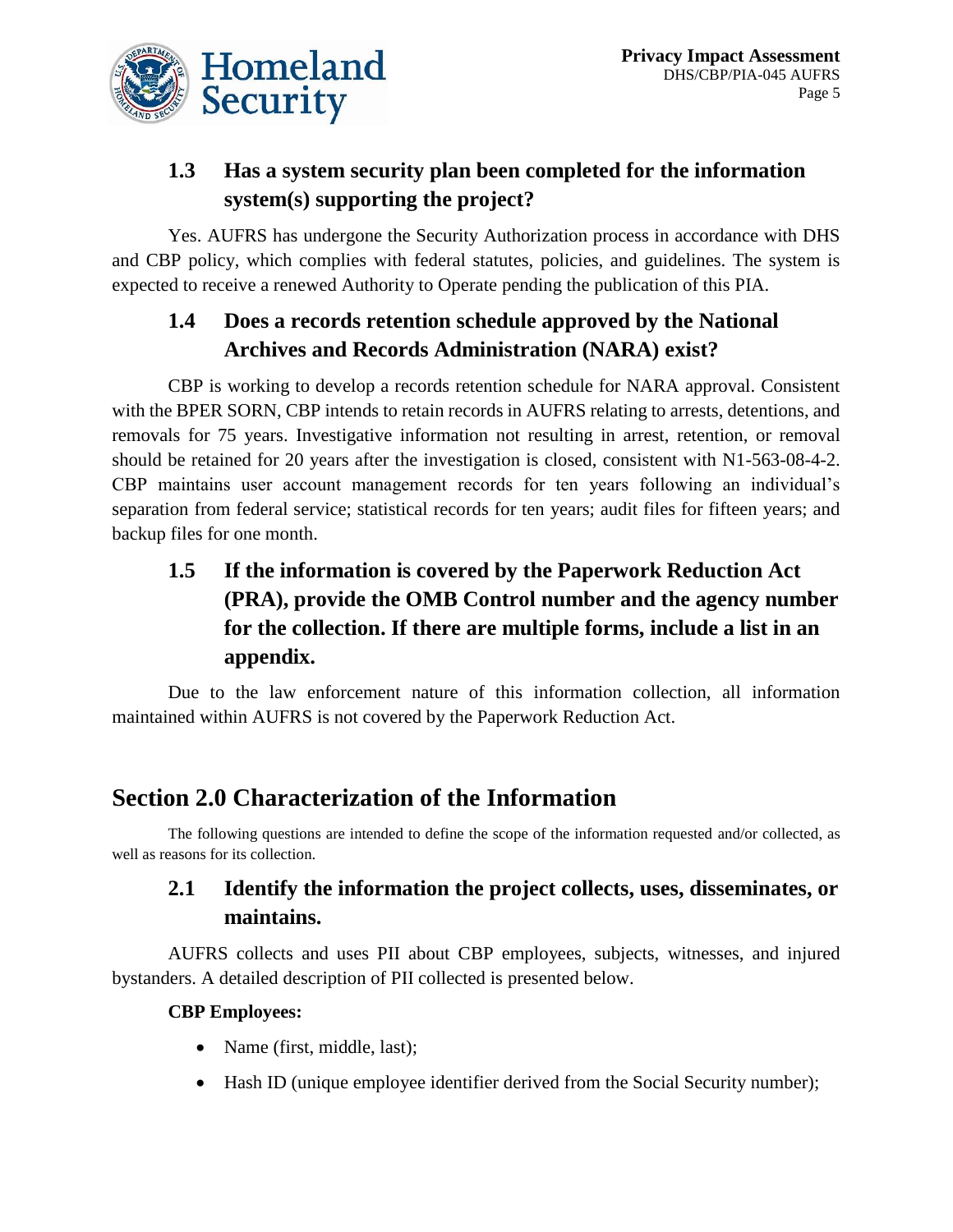

- Gender;
- Age;
- Height;
- Weight;
- Service Entry on Duty (EOD); and
- Duty location.

Other information collected regarding employees relates to their involvement in the incident and is not PII, specifically:

- Duty status (*e.g.*, on or off duty);
- Years of armed law enforcement experience and CBP training received other than basic;
- Apparel, including body armor;
- Whether the employee was assaulted;
- Whether the employee used reportable force, and if so the specifics of each use of force;
- If applicable, whether the employee took part in a vehicle pursuit, and if so the employee's role and other vehicle information;
- If applicable, whether the employee discharged a firearm in a reportable, non-use of force manner, and if so, the particulars of that discharge; and
- Whether the employee was injured, and if so, treatment received.

#### **Subjects:**

- Name (first, middle, last);
- Gender;
- Date of birth;
- Height;
- Weight;
- Immigration status (not required); and
- Country of citizenship (not required).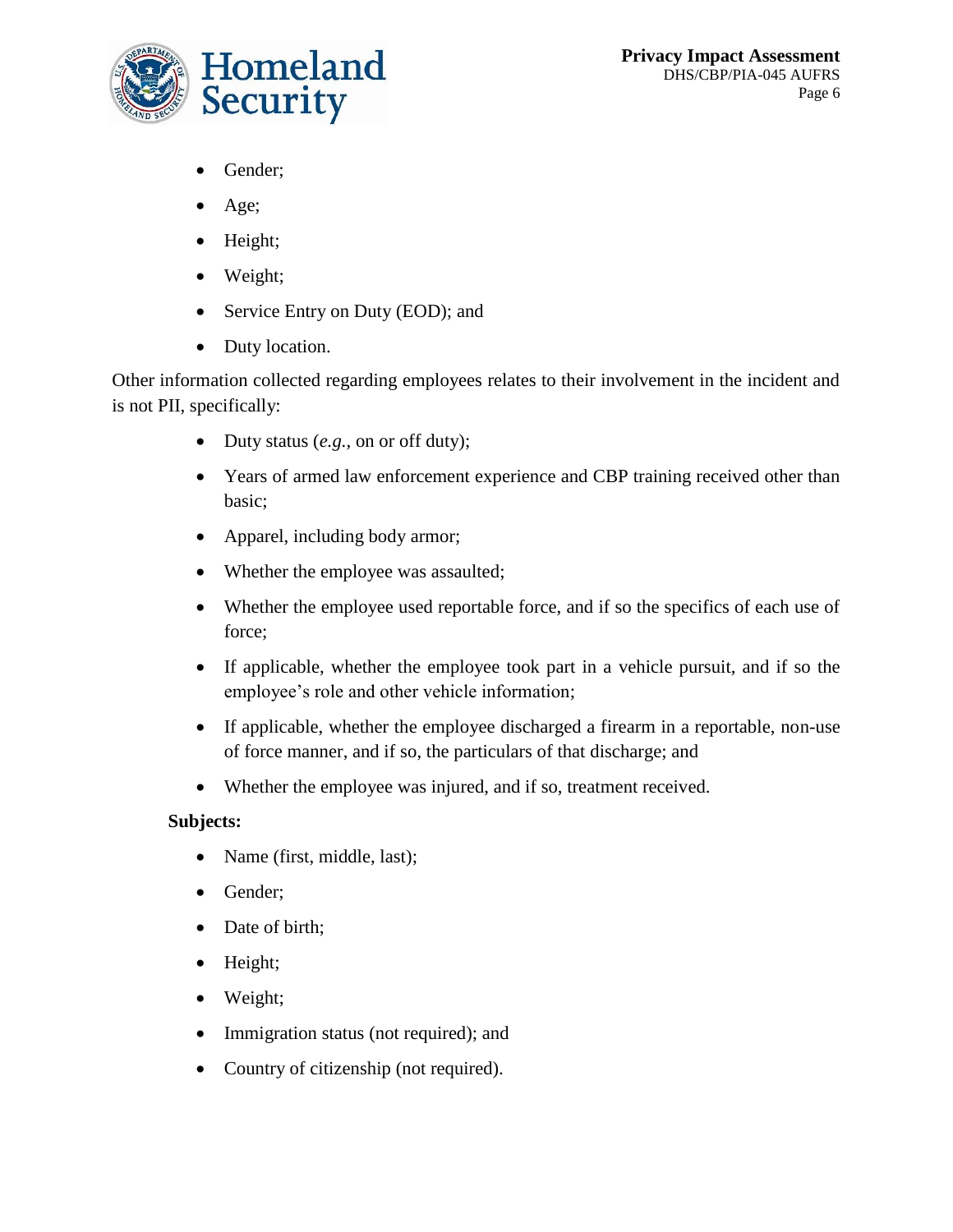

When a subject is unidentified (for example, one who absconds during the incident), the fields listed above may be designated "unknown" or may be estimated within a range. Other information collected regarding subjects related to their involvement includes:

- The subject's activity during the incident;
- Any assault committed by the subject, including weapon information and whether or not the subject was within the U.S. border;
- Whether force was used against the subject;
- If applicable, the subject's involvement in a vehicle pursuit, including role and vehicle information;
- The subject's current location, if known; and
- If the subject was injured (or claimed to be injured), injury and treatment information.

#### **Witnesses:**

- Name (first, middle, last only last name is required); and
- Address and phone not required.

Witness statements are also collected and may include additional PII.

#### **Injured Bystanders:**

- Name (first, middle, last); and
- Gender.

Injured bystanders may be unidentified, so the fields listed above may be entered as unknown. Other information collected regarding injured bystanders relates to their injuries and treatment and does not generally include PII.

The remaining information collected in AUFRS related to the incident includes the following:

- Incident type(s) assault, use of force, vehicle pursuit, reportable firearms discharges (non-use of force or unintentional);
- Involved organizations, internal to CBP and external;
- Incident location and environment;
- Oualitative narrative and descriptive information;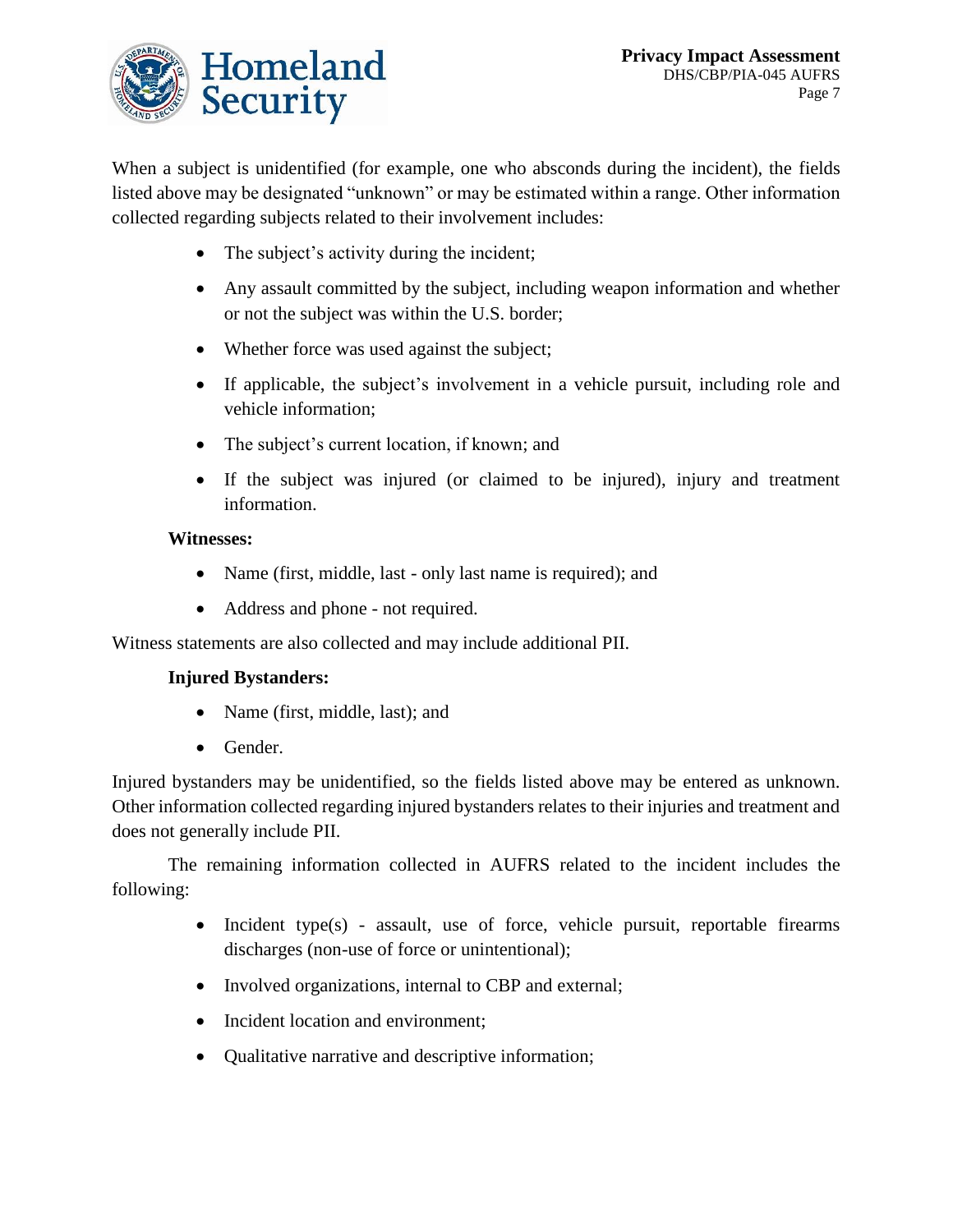

- Other individuals and agencies notified at the time of the incident (not part of an AUFRS report);
- Interrelationship of specific assaults, injuries, and uses of force;
- Vehicle pursuit information, such as who initiated or terminated the pursuit, involved vehicles, route, duration, speed, and contraband seized;
- Collateral damage information (for property damage whether it was private or government property, a description of the damage, and an estimated value; for personal injury, the name and gender of the injured party - only last name is required, both name and gender may be recorded as unknown - the cause and degree of the injury, and the treatment received, if any);
- References to related documents in other systems, if any;
- Attached files, if any; and
- Changes to the report audit logs.

CBP uses the data collected in AUFRS to create a report for each incident. The data in the AUFRS incident report can be printed out as an AUFRS Incident Report, and labeled with a unique report ID number. If an assault on USBP personnel is involved, Form G725, *Report of Assault on Service Employee*, may also be printed out.

Aggregate statistical data reports, such as the distribution of assaults across CBP locations, may be generated from the system for analysis. These do not contain any personal or incidentspecific data.

#### **2.2 What are the sources of the information and how is the information collected for the project?**

The primary sources of the incident information in AUFRS are CBP employees involved in the incident and their supervisors. The information is either manually entered into the system by CBP employees (usually one of the involved employees or his/her supervisor) or attached in relevant files (involved CBP LEO or supervisor memos, photographs, etc.). AUFRS may also import information from E3,<sup>15</sup> Border Patrol Enforcement Management System 2 (BPETS2),<sup>16</sup> and WebTELE, CBP's internal personnel directory.<sup>17</sup>

 $\overline{a}$ <sup>15</sup> *See* DHS/CBP/PIA-012 CBP Portal (E3) to ENFORCE/IDENT and subsequent update, *available at*  [www.dhs.gov/privacy.](http://www.dhs.gov/privacy)

<sup>&</sup>lt;sup>16</sup> CBP intends to publish a PIA for the Border Patrol Enforcement Management System 2 (BPETS2) in August 2017. When published, the PIA will be available at [www.dhs.gov/privacy.](http://www.dhs.gov/privacy)

<sup>17</sup> For more information about WebTELE, please *see* DHS/CBP/PIA-043 CBPnet, *available at*  [www.dhs.gov/privacy.](http://www.dhs.gov/privacy)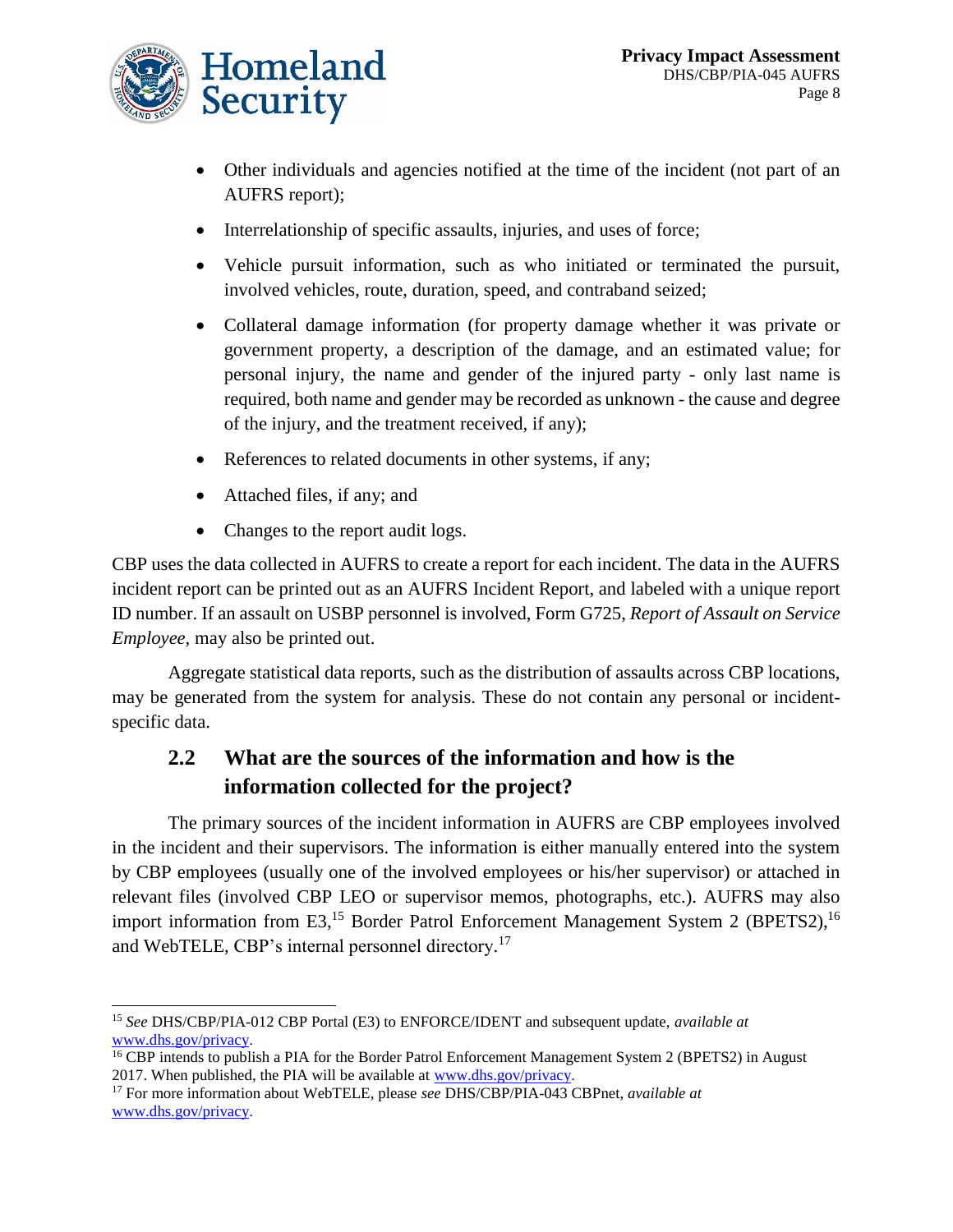

 $\overline{a}$ 

Users creating an AUFRS record may import some information from E3 via an internal web service. This is a one-way, one-time data pull, with no further crosschecks or updates between E3 and AUFRS once the data is imported. Such information includes minimal subject data, including: name, height, weight, date of birth, immigration status, and country of citizenship; and CBP employee data only consisting of the employee's Hash ID. This information is imported for ease of use and to ensure that incident data is consistent across both systems. The E3 system is the primary system for USBP to record enforcement actions, and thus most AUFRS incidents that involve USBP will have an associated E3 event. Importing the subject and CBP employee data from E3 helps prevent errors that might otherwise occur if attempting to copy information manually between systems.

When a user accesses AUFRS, information is imported from BPETS2 and WebTELE, to determine the user's assigned area of responsibility. If a user has a BPETS2 account, the duty location in BPETS2 is used as the area of responsibility. For all other CBP employees, the WebTELE duty location will be documented as their area of responsibility. This is done to ensure that users will only have access to the data required to properly document and report any incident that should be reported within AUFRS.

# **2.3 Does the project use information from commercial sources or publicly available data? If so, explain why and how this information is used.**

No, the project does not use information from commercial sources or publicly available data.

#### **2.4 Discuss how accuracy of the data is ensured.**

To ensure the accuracy of information in the system, incident reports are usually created by the CBP LEO involved, or someone else with knowledge of the incident. He or she controls the information initially entered into the report. Further, as the creator of the report, only he or she may enter and edit the report's qualitative "Narrative" data field, which is a text description of what took place in the incident.<sup>18</sup> The creator may also attach files to the report, such as CBP employee memos and photographs, which only the creator may detach later. Other CBP employees with edit access to the report (involved CBP employees and supervisors) may comment on the Narrative through an Addenda field, and may also add attachments of their own. The exception is for incidents involving the use of deadly force, where only a supervisor may create or edit the report. In such instances, involved employees will have read-only access to the report. Information

<sup>&</sup>lt;sup>18</sup> Only employee and subject names are included in the narrative. The purpose of the narrative is to lay out the actions of the participants, not their particulars. The contents reflect the memos that agents and officers provide relative to such incidents. Additional training is not relevant, as these memos may be attached in lieu of a typed-in narrative.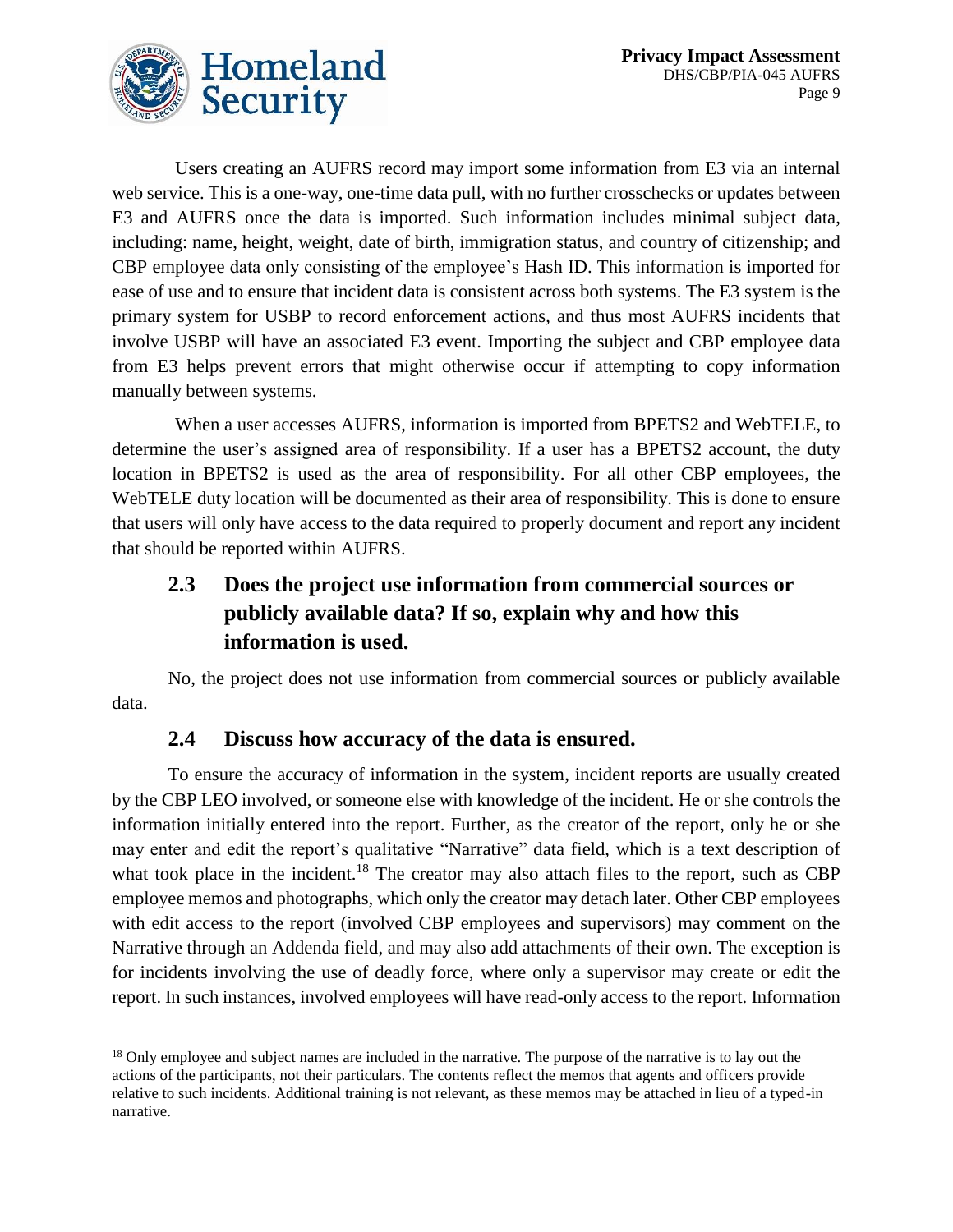

recorded in AUFRS reflects information already reported in other venues, such as involved CBP LEO and supervisor incident memos, the E3 system, and Significant Incident Reports (SIR).<sup>19</sup> Narrative information, such as that found in the memos, may be attached directly to the AUFRS incident report and limited CBP employee/subject information may be imported from E3 to avoid errors in adding this information to AUFRS. References to other systems with applicable documentation, such as SIRs, are collected through one of the AUFRS tabs. While some of the information collected in AUFRS can be looked up in other systems, there is no technical verification that occurs within the system to determine if the information is accurate. Some of the information (such as height and weight) can vary slightly and is considered to be approximate. However, the fields may still be required for submission of an incident.

AUFRS employs a comprehensive set of business rules to help ensure that users only enter data that is complete, necessary and relevant to document assaults, use of force incidents, reportable firearms discharges, and vehicle pursuits. These business rules include: required completion of compulsory fields before users are allowed to submit information; cascading logic that will activate certain fields based on answers to previous fields; and cross-checks and navigation warnings that alert the user to specific areas of the application that are missing required information.

Additionally, online training and reference documents are available to guide individuals on the use of the system. These training tools are updated on an as needed basis, and when functionality is added or changed within the system. They are readily available to all AUFRS users, and a link to them is provided through the "Help" option on the AUFRS menu. There is also a training site available to all users for self-guided training and exploration of the system in a nonproduction environment; this link is also available through the "Help" option. LESC also maintains a branch dedicated to reviewing the statistics and integrity of the data and the proper business requirements of the system. AUFRS includes contact information to reach this group directly for questions and comments regarding the system.

#### **2.5 Privacy Impact Analysis: Related to Characterization of the Information**

**Privacy Risk:** There is a risk that inaccurate information may be entered in AUFRS.

**Mitigation:** This risk is partially mitigated. CBP LEOs receive training in law enforcement legal matters during basic training. Criminal law courses teach CBP LEOs to recognize violations of federal criminal statutes and either take appropriate action, with regard to laws under DHS purview, or make referral to another federal agency of primary jurisdiction. CBP LEOs are trained on the requirement to accurately document any incident, as well as evidentiary standards and

 $\overline{a}$ <sup>19</sup> *See* DHS/CBP/PIA-039 CBP Situation Room (SITROOM) (February 27, 2017), *available at*  <https://www.dhs.gov/privacy.>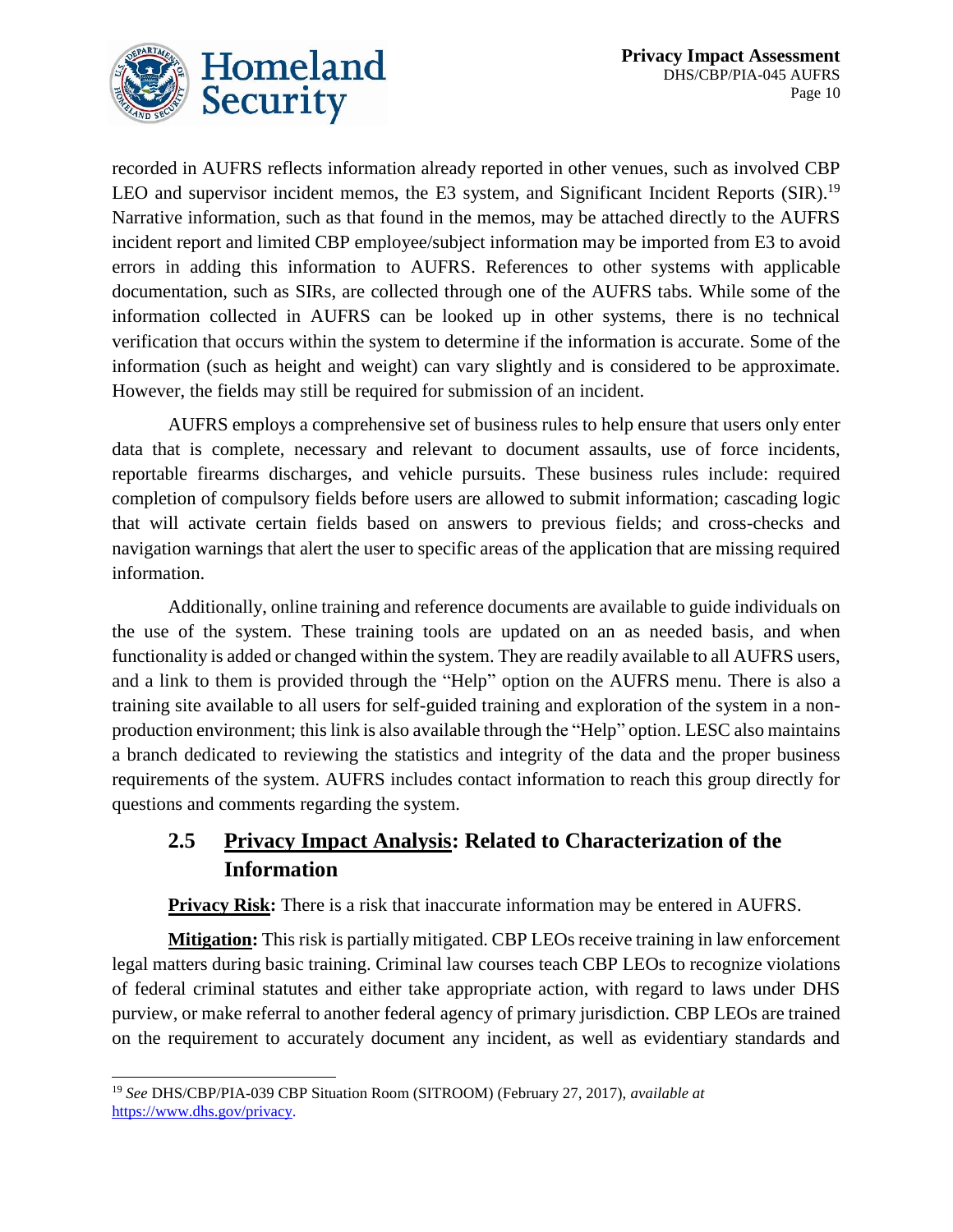

collection of evidence. LESC provides training in how to describe what transpires during an incident or arrest to CBP LEO instructors. In addition, the AUFRS interface breaks out specific data points to be recorded, so the CBP employee is not left to decide what to include in the AUFRS record. An objective narrative account of the event is collected, which should reflect information already captured in CBP employee or supervisor memos. CBP employees retain access to their involved reports and may edit them until they have been submitted. Subsequent to submission, employees retain viewing access to the reports in order to discuss such reports with supervisory staff. Each report is reviewed and approved by a supervisor familiar with the incident, but not directly involved, and then undergoes a subsequent review by LESC staff to ensure completeness and compliance with CBP reporting policy. There remains some risk that information in AUFRS may be inaccurate, since it relies on manual data entry. The impact of this risk is mitigated by the fact that CBP uses information in AUFRS for tracking and reporting purposes, and not as the sole source of information for taking action against an individual involved in an incident.

# **Section 3.0 Uses of the Information**

The following questions require a clear description of the project's use of information.

#### **3.1 Describe how and why the project uses the information.**

CBP uses the data in AUFRS to analyze individual incidents and overall trends related to the threat environment facing CBP employees, and the likelihood of employing use of force in that environment. CBP uses this analysis to adapt policy on weaponry, tactics, and training, as necessary and appropriate. For example, if a less-lethal device initially introduced in one area is shown to be effective in neutralizing a situation with minimal negative effects, that device may be deployed throughout the field. Conversely, if a less-lethal device is shown to be ineffective, additional training might be developed to make it more effective or its use might be terminated. Because incident information is recorded in AUFRS after it is initially recorded elsewhere (*e.g.*, through CBP employee and supervisor memos and, if applicable, in SIRs and in the E3 system), AUFRS incident reports are not considered to be primary sources, although they may be discoverable in a legal proceeding.

# **3.2 Does the project use technology to conduct electronic searches, queries, or analyses in an electronic database to discover or locate a predictive pattern or an anomaly? If so, state how DHS plans to use such results.**

CBP may analyze AUFRS records related to incidents involving assaults on CBP employees, use of force incidents, reportable firearms discharges, and vehicle pursuits; however, the system does not conduct electronic queries, searches, or analyses.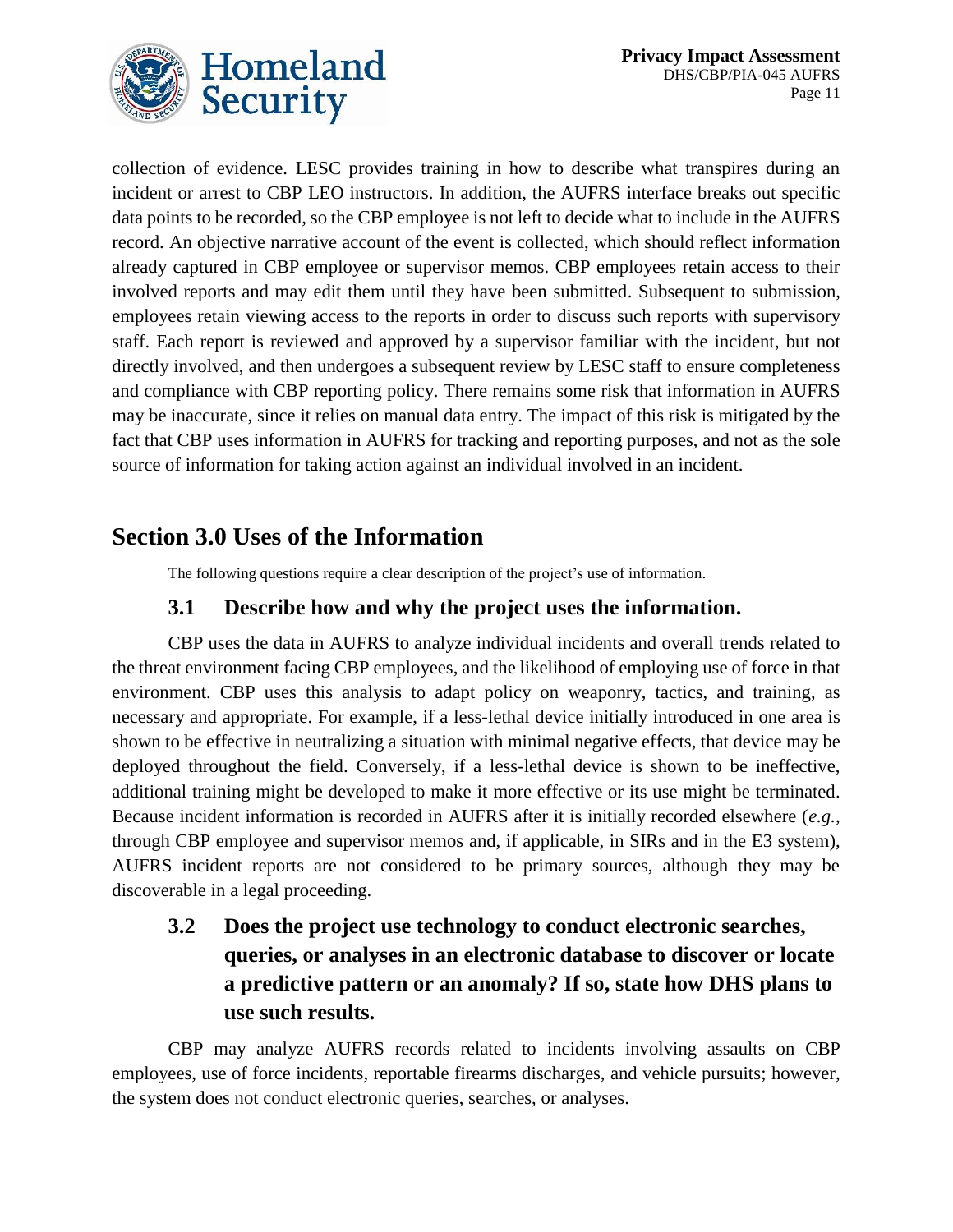

# **3.3 Are there other components with assigned roles and responsibilities within the system?**

No. Access to AUFRS is limited to CBP employees only and that access is limited by their area of responsibility and assigned access level within the system.

#### **3.4 Privacy Impact Analysis: Related to the Uses of Information**

**Privacy Risk:** The primary risk to the PII in AUFRS is the interception of the data or misuse of the data by CBP employees.

**Mitigation:** To minimize this, AUFRS has a security module that limits the access of users based on an access role, area of responsibility, and involvement in a particular incident. Access to the security module is controlled by LESC and system access roles beyond default CBP employee access are granted only as needed. CBP components may grant access to information above default level to their own employees and only for their own incidents. The system database also uses an audit log that tracks changes made to incident reports, including who made those changes, the nature of the changes, and a time-stamped snapshot of the incident report following each session of changes.

Reports containing data from the system are provided in standard formats and are denoted with "For Official Use Only" or other applicable statement.

# **Section 4.0 Notice**

The following questions seek information about the project's notice to the individual about the information collected, the right to consent to uses of said information, and the right to decline to provide information.

# **4.1 How does the project provide individuals notice prior to the collection of information? If notice is not provided, explain why not.**

CBP employees are generally aware of their information in AUFRS since they are the source of the record, or are provided the opportunity to review the record. Although subjects and witnesses involved in the incidents are typically aware that CBP is collecting their information after an incident, they may not have specific notice that their information is maintained in AUFRS. CBP is publishing this PIA to provide general notice to the public that AUFRS may maintain information related to use of force events.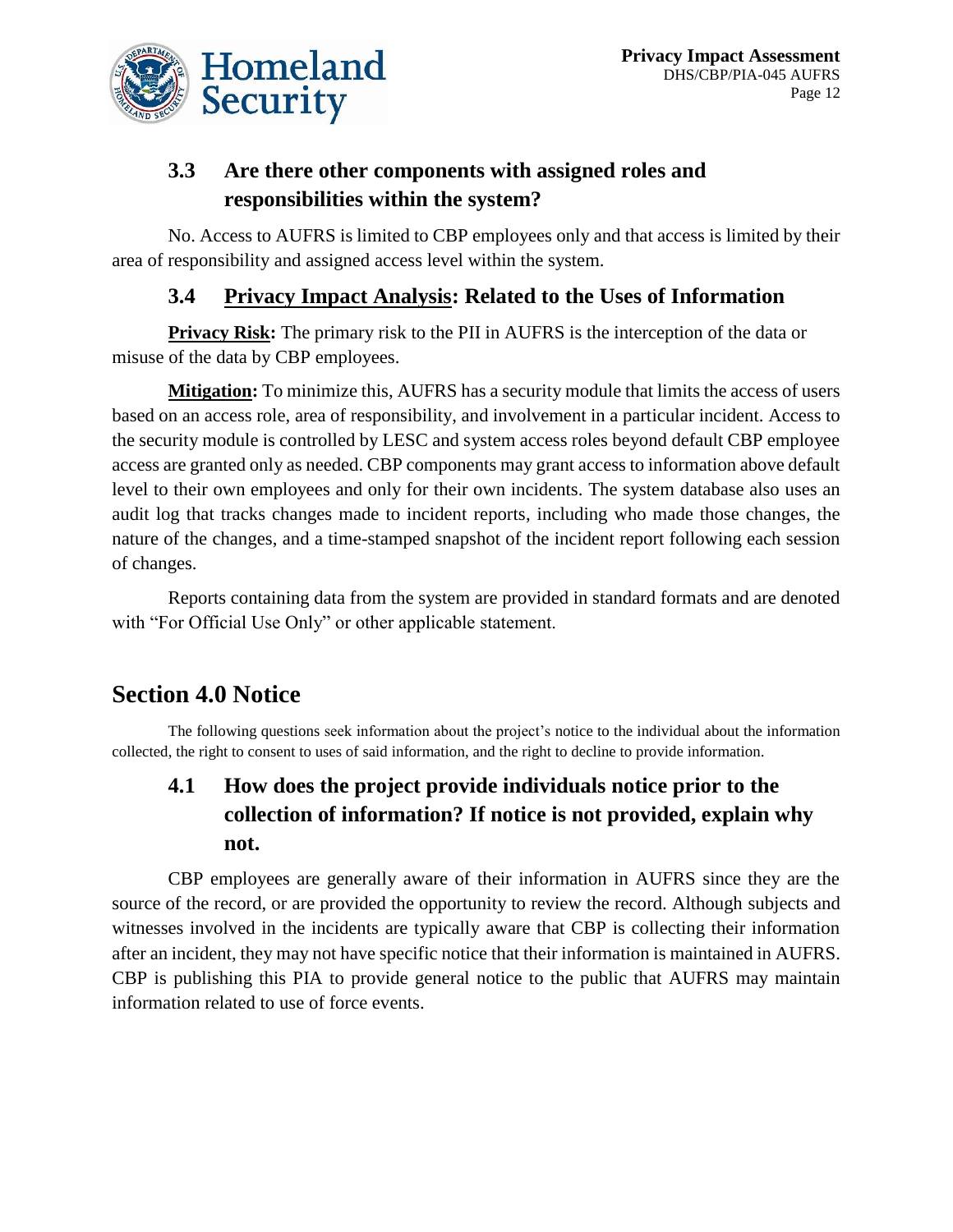

# **4.2 What opportunities are available for individuals to consent to uses, decline to provide information, or opt out of the project?**

By policy, involved CBP employees may be required to enter information into the system for incidents not involving the use of deadly force. For deadly force incidents, a supervisor will be responsible for creating the incident report. Local chain of command sometimes creates its own procedures for incident recording as well.

Information collected regarding subjects may not be available for individuals who abscond or otherwise are not available for questioning. While information fields for subjects may be required, "unknown" is an available option for all such fields if the subject is not available or declines to provide the information.

Information collected regarding witnesses is entirely voluntary. If added to AUFRS by a CBP employee, none of the fields other than last name of the witness(es) are required.

#### **4.3 Privacy Impact Analysis: Related to Notice**

**Privacy Risk:** There is a risk that involved CBP employees and members of the public may not be aware that their data is in AUFRS if they are not the creator of or contributor to an incident report.

**Mitigation:** All CBP LEOs are trained on the requirement to report incidents. Involved CBP employees will either be the creator of the incident report or contribute to it, except for deadly force incidents. Nevertheless, CBP LEOs will no doubt be aware of the AUFRS incident report and will have access to it. All information collected regarding CBP employees is either collected directly from the employee, the employee's supervisor, or imported from another system (minimal E3 imported information). However, the report will show up in each involved CBP employee's "Home" screen when they access AUFRS. All CBP government employees have access to the system, but that access is limited to their area of responsibility, involvement in specific incidents, and role in the system as determined by their component. Subjects and witnesses may not be aware of the AUFRS system specifically, but they are aware that CBP has gathered their information (which for witnesses is typically voluntarily provided) pursuant to an incident.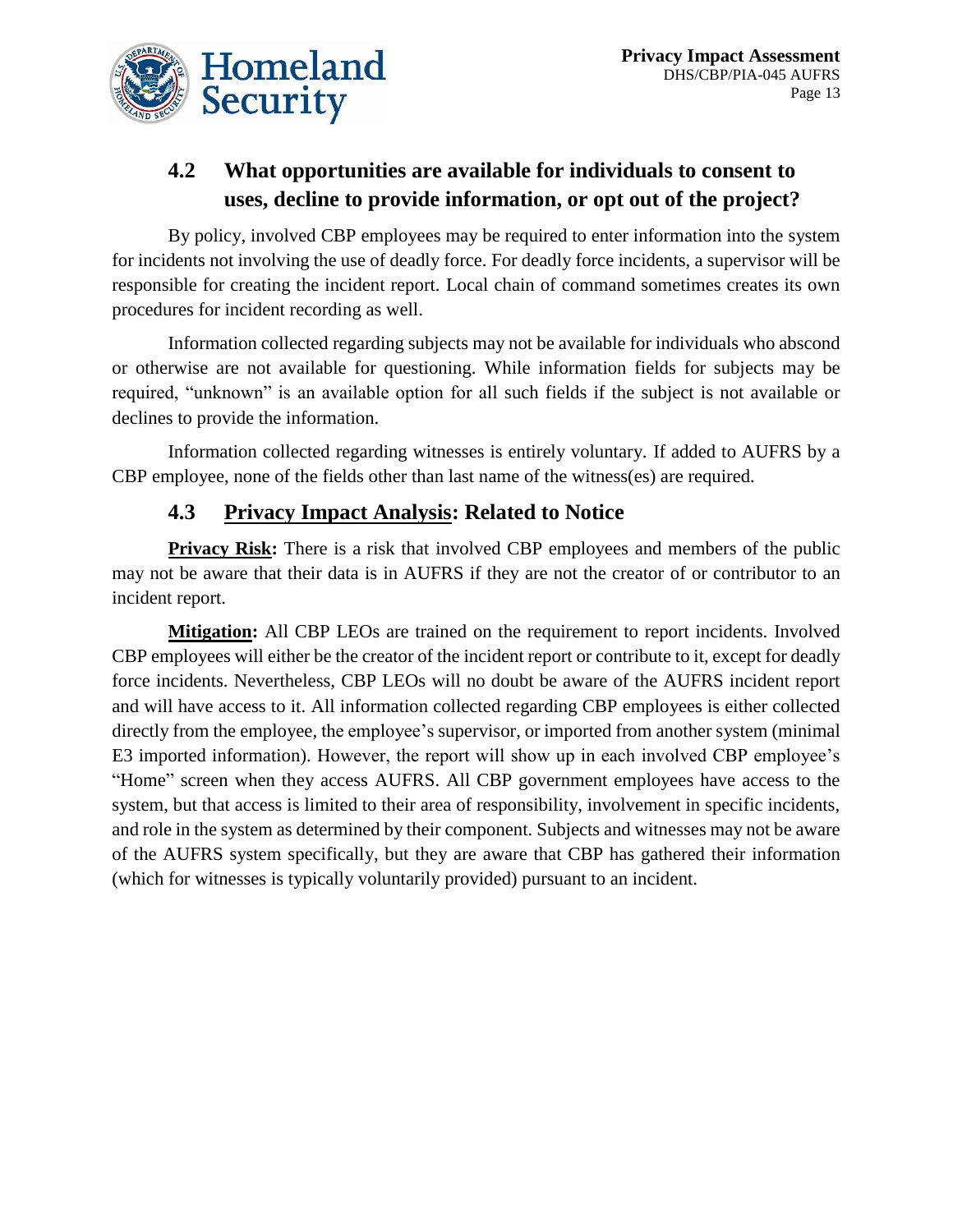

# **Section 5.0 Data Retention by the Project**

The following questions are intended to outline how long the project retains the information after the initial collection.

#### **5.1 Explain how long and for what reason the information is retained.**

Incident reports are retained indefinitely in AUFRS because the system's purpose is to look for trends in threats and responses to those threats across as long a time span as possible. CBP is in the process of working with NARA to establish an appropriate records schedules for AUFRS.

#### **5.2 Privacy Impact Analysis: Related to Retention**

**Privacy Risk:** There is the risk that PII may be retained in the system for a longer period than is necessary for the purpose for which the information was collected.

**Mitigation:** This risk cannot be mitigated until a records retention schedule is in place. CBP is in the process of working with NARA to establish an appropriate records schedules for AUFRS. Consistent with the BPER SORN, CBP intends to retain records in AUFRS relating to arrests, detentions, and removals for 75 years.

# **Section 6.0 Information Sharing**

The following questions are intended to describe the scope of the project information sharing external to the Department. External sharing encompasses sharing with other federal, state and local government, and private sector entities.

# **6.1 Is information shared outside of DHS as part of the normal agency operations? If so, identify the organization(s) and how the information is accessed and how it is to be used.**

The AUFRS owning organization, LESC, does not routinely share PII or incident specific information outside DHS or with other government components or outside entities as part of normal operations. There are occasional Freedom of Information Act (FOIA) and other requests that require sharing on an as-needed bases, but such requests are normally handled through other CBP offices that are responsible for the redaction of PII and other sensitive information (*e.g.*, law enforcement tactics, weapons, and other sensitive information as appropriate to each request). Aggregate numeric statistical information is routinely published by the Office of Public Affairs, but this does not include any PII or incident specific information other than overall incident locations (sectors, stations, field offices, ports of entry, etc.) and assault and use of force types.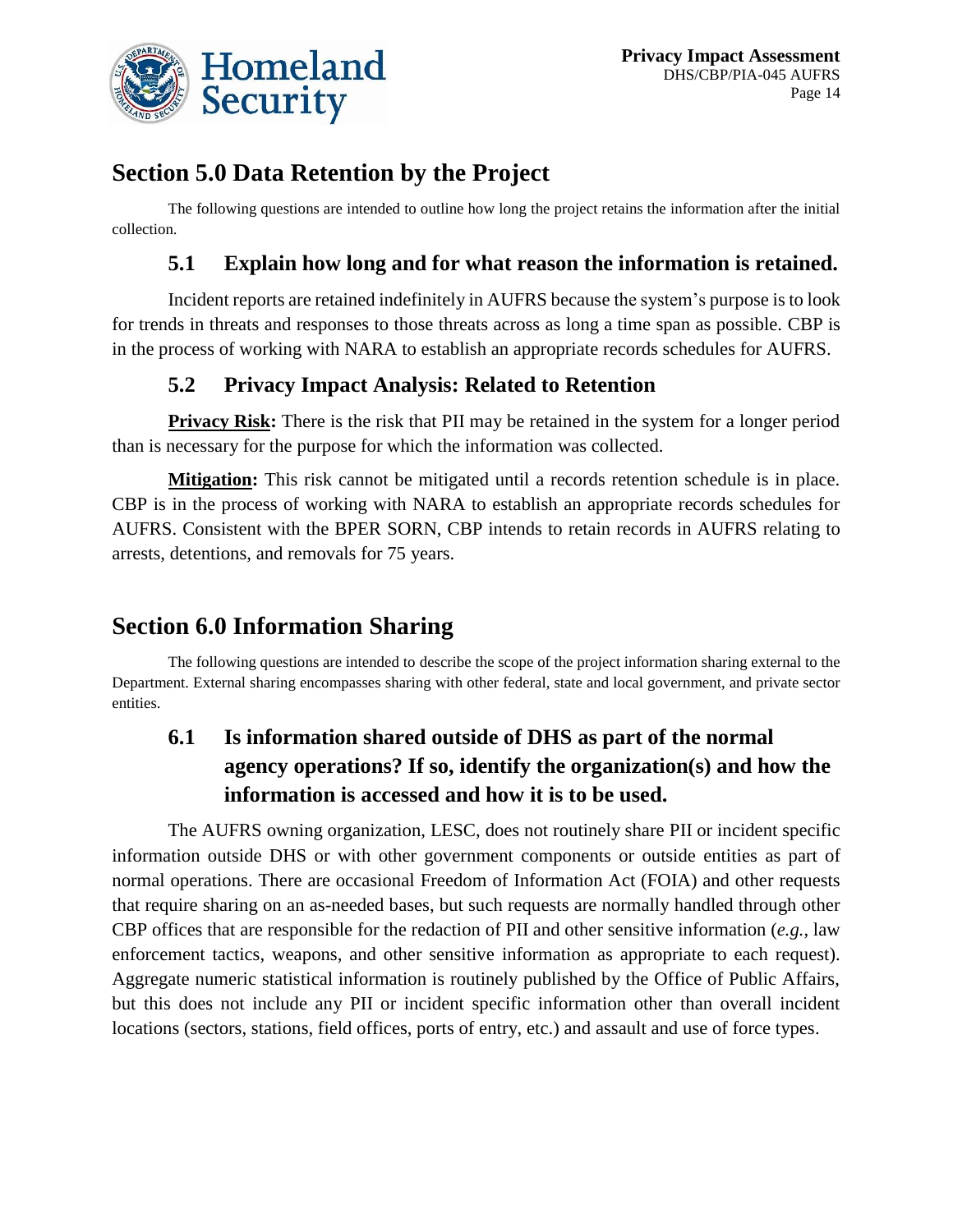

# **6.2 Describe how the external sharing noted in 6.1 is compatible with the SORN noted in 1.2.**

Any sharing of data will occur in accordance with the provisions of the Privacy Act (5 U.S.C. § 552a). This sharing will typically involve FOIA requests or law enforcement disclosures. To that extent that information is shared compatible to the SORNs listed in Section 1.2, the information will be shared pursuant to the routine uses of the applicable source systems.

#### **6.3 Does the project place limitations on re-dissemination?**

Because PII and incident specific information from AUFRS is not shared outside of DHS as a part of the normal agency operations, specific limitations have not been set, other than existing agency, Department, and U.S. Government-wide existing limitations.

#### **6.4 Describe how the project maintains a record of any disclosures outside of the Department.**

LESC does not routinely share information outside of DHS; there is no direct access to AUFRS outside CBP; and information released by other CBP components must follow accounting for disclosure requirements.

#### **6.5 Privacy Impact Analysis: Related to Information Sharing**

There is no privacy risk to AUFRS information sharing. LESC does not routinely share information outside of DHS, there is no direct access to AUFRS outside CBP, and information released by other CBP components is subject to redaction. Therefore, there are no particular privacy risks confronting the system project, nor is additional mitigation required.

# **Section 7.0 Redress**

The following questions seek information about processes in place for individuals to seek redress which may include access to records about themselves, ensuring the accuracy of the information collected about them, and/or filing complaints.

# **7.1 What are the procedures that allow individuals to access their information?**

AUFRS is only available through the internal CBP website, CBPnet, and only to CBP employees as they log onto the web. The CBP employee's existing level of access to AUFRS controls what he or she may see and do in the system. Level of access is governed by each user's roles, which may be set by each of the CBP components in accordance with its own needs and requirements. Details of these roles are included in Section 8.3.

Subjects and witnesses will not be aware of the system but must rely on this PIA and the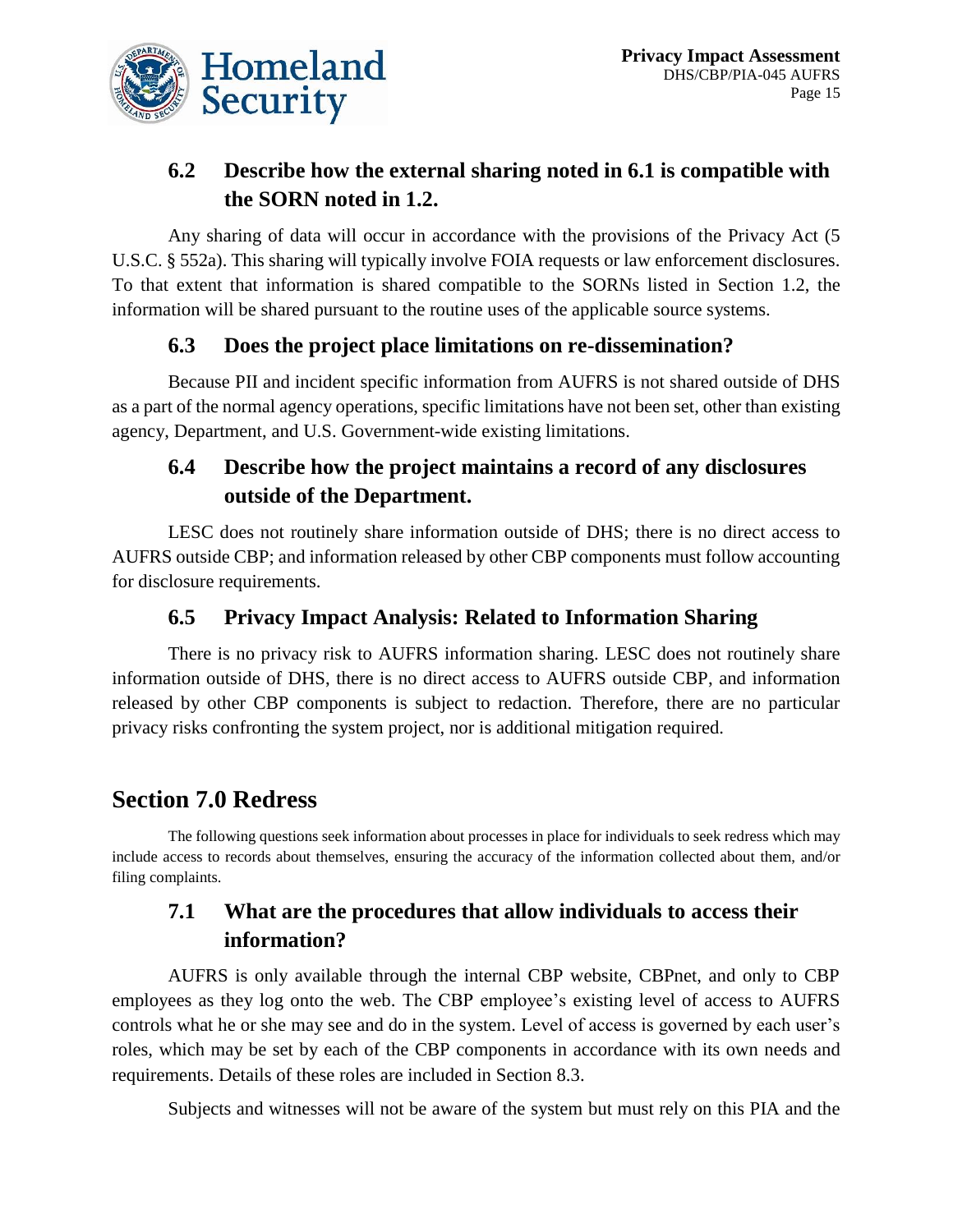

CIRS SORN to determine if their PII exists in AUFRS.

The CIRS SORN asserts exemption from the access, correction, and amendment provisions of the Privacy Act. However, such exemptions are reviewed in the context of each request. To seek access to information collected through AUFRS, U.S. Citizens and Lawful Permanent Residents may request information about themselves, pursuant to the access provisions of the Privacy Act of 1974 (5 U.S.C. § 552a(d)) or pursuant to FOIA (5 U.S.C. § 552).

Any individual, regardless of citizenship or immigration status, may seek notification of or access to any CBP record contained in AUFRS pursuant to procedures provided by FOIA, and can do so by visiting [https://www.cbp.gov/site-policy-notices/foia,](https://www.cbp.gov/site-policy-notices/foia) or by mailing a request to:

U.S. Customs and Border Protection (CBP) Freedom of Information Act (FOIA) Division 1300 Pennsylvania Avenue NW, Room 3.3D Washington, DC 20229

When seeking records about one's self from any of the system of records listed in Section 1.2 of this PIA or any other Departmental system of records, the request must conform to the Privacy Act regulations set forth in federal regulations regarding Domestic Security and Disclosure of Records and Information. The individual must first verify his or her identity, meaning that the requestor must provide his or her full name, current address, and date and place of birth. The requestor must sign his or her request, and the signature must either be notarized or submitted under federal statute regarding Unsworn Declarations Under Penalty of Perjury, a law that permits statements to be made under penalty of perjury as a substitute for notarization. While an inquiry requires no specific form, forms may be obtained for this purpose from the Chief Privacy Officer and Chief FOIA Officer,<https://www.dhs.gov/freedom-infomration-act-foia> or 1-866-431-0486. In addition, the request should:

- Explain why the requestor believes the Department would have information on him or her;
- Identify which component(s) of the Department the requestor believes may have the information about him or her;
- Specify when the requestor believes the records would have been created; and
- Provide any other information that will help the FOIA staff determine which DHS component agency may have responsive records.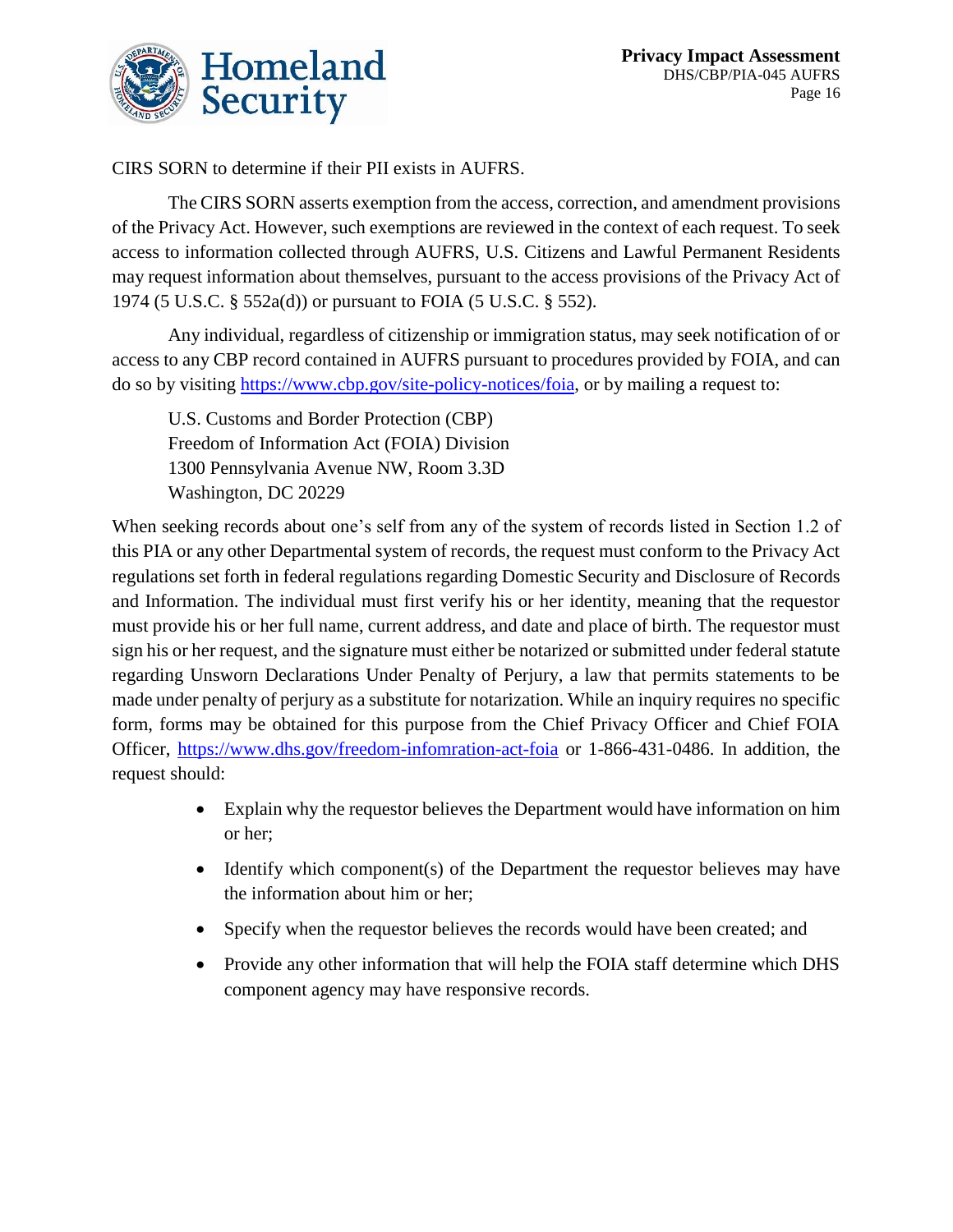

# **7.2 What procedures are in place to allow the subject individual to correct inaccurate or erroneous information?**

The originating CBP employee and all involved employees retain access to each report, even after it has been submitted and approved as completed. Should the CBP employee take issue with subsequent edits to the report, he or she may discuss that with a supervisor or others in the chain of command. Subjects and witnesses are unlikely to be aware of any inaccurate information in the system; however, if they do suspect CBP's records related to them are inaccurate, they may seek redress under the Privacy Act and FOIA request processes.

#### **7.3 How does the project notify individuals about the procedures for correcting their information?**

All CBP employees have access to an AUFRS training and reference document that describes fully system access and usage. They may also contact LESC AUFRS staff directly with any questions regarding those or any other aspect of the system. For subjects and witnesses, this PIA and the CIRS SORN provide notice of FOIA and Privacy Act procedures to request access to or correction of their records.

#### **7.4 Privacy Impact Analysis: Related to Redress**

**Privacy Risk:** There is a risk that individuals are not aware of their ability to make record access requests for records in AUFRS.

**Mitigation:** This risk is partially mitigated. CBP employees have the ability to view all AUFRS records in which they have been a party to an assault and therefore can amended the record or work with their supervisor to amend the record. Members of the public who may have been named as witnesses or subjects of the assault, may reference this PIA and the CIRS SORN.

This PIA and the CIRS SORN describe how individuals can make access requests under FOIA or the Privacy Act. Redress is available for U.S. Citizens and Lawful Permanent Residents through requests made under the Privacy Act as described above. U.S. law prevents DHS from extending Privacy Act redress to individuals who are not U.S. Citizens, Lawful Permanent Residents, or the subject of covered records under the Judicial Redress Act. To ensure the accuracy of CBP's records, CBP may permit access and amendment, regardless of citizenship, on a caseby-case basis, consistent with law.

In addition, providing individual access or correction of AUFRS records may be limited for law enforcement reasons as expressly permitted by the Privacy Act. Permitting access to the records contained in AUFRS, regardless of a subject's citizenship, could inform the subject of an actual or potential criminal, civil, or regulatory violation investigation or reveal investigative interest on the part of DHS or another agency. Access to the records could also permit the individual who is the subject of a record to impede the investigation, to tamper with witnesses or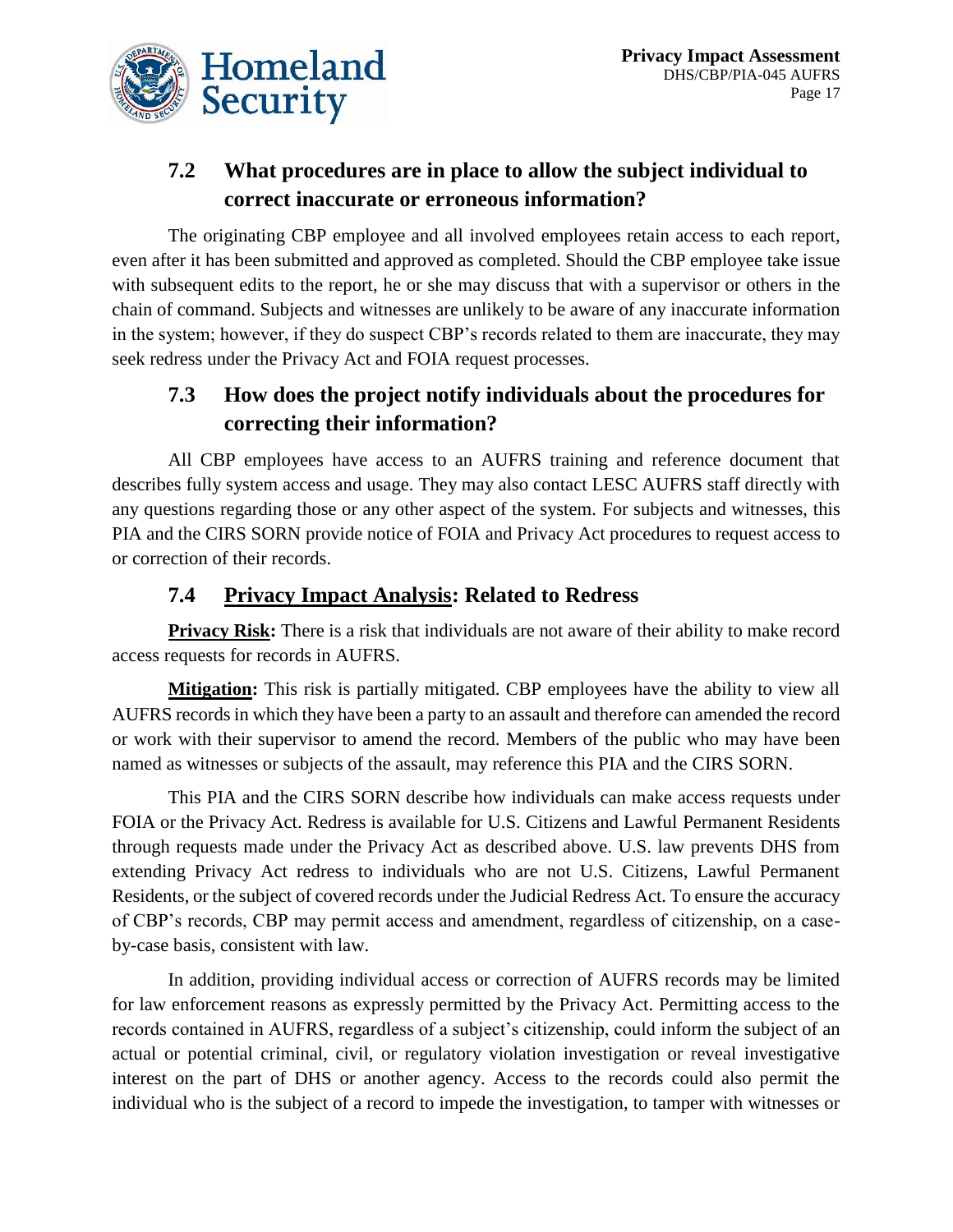

evidence, or to avoid detection or apprehension. Amendment of the records could interfere with ongoing investigations and law enforcement activities and may impose an impossible administrative burden on investigative agencies.

**Privacy Risk:** Due to the law enforcement nature of the information within AUFRS, there is a risk that individuals will not be able to access, correct, or amend their records.

**Mitigation:** This risk is partially mitigated. Information from certain CBP source systems may be amended as indicated in the CIRS SORN. For AUFRS records, individuals can seek access, correction, and amendment of information from the underlying source system SORNs, depending on the location of the incident (TECS for incidents at a Port of Entry and BPER for incidents between Ports of Entry).

However, providing individual access or correction of AUFRS records and underlying enforcement records may be limited for law enforcement reasons, including as expressly permitted by the Privacy Act. Permitting access to the records contained in AUFRS could inform the subject of an actual or potential criminal, civil, or regulatory violation investigation or reveal investigative interest on the part of DHS or another agency. Access to the records could also permit the individual who is the subject of a record to impede the investigation, to tamper with witnesses or evidence, or to avoid detection or apprehension. Amendment of the records could interfere with ongoing investigations and law enforcement activities and may impose an impossible administrative burden on investigative agencies.

# **Section 8.0 Auditing and Accountability**

The following questions are intended to describe technical and policy based safeguards and security measures.

#### **8.1 How does the project ensure that the information is used in accordance with stated practices in this PIA?**

Access to AUFRS is limited to CBP users, who must be trained on their responsibilities regarding incident reporting and the appropriate use of the system. AUFRS features built-in access controls that govern each user's assigned roles. CBP does not share information from AUFRS outside of the agency and accordingly, does not need special procedures governing use of the information outside of CBP.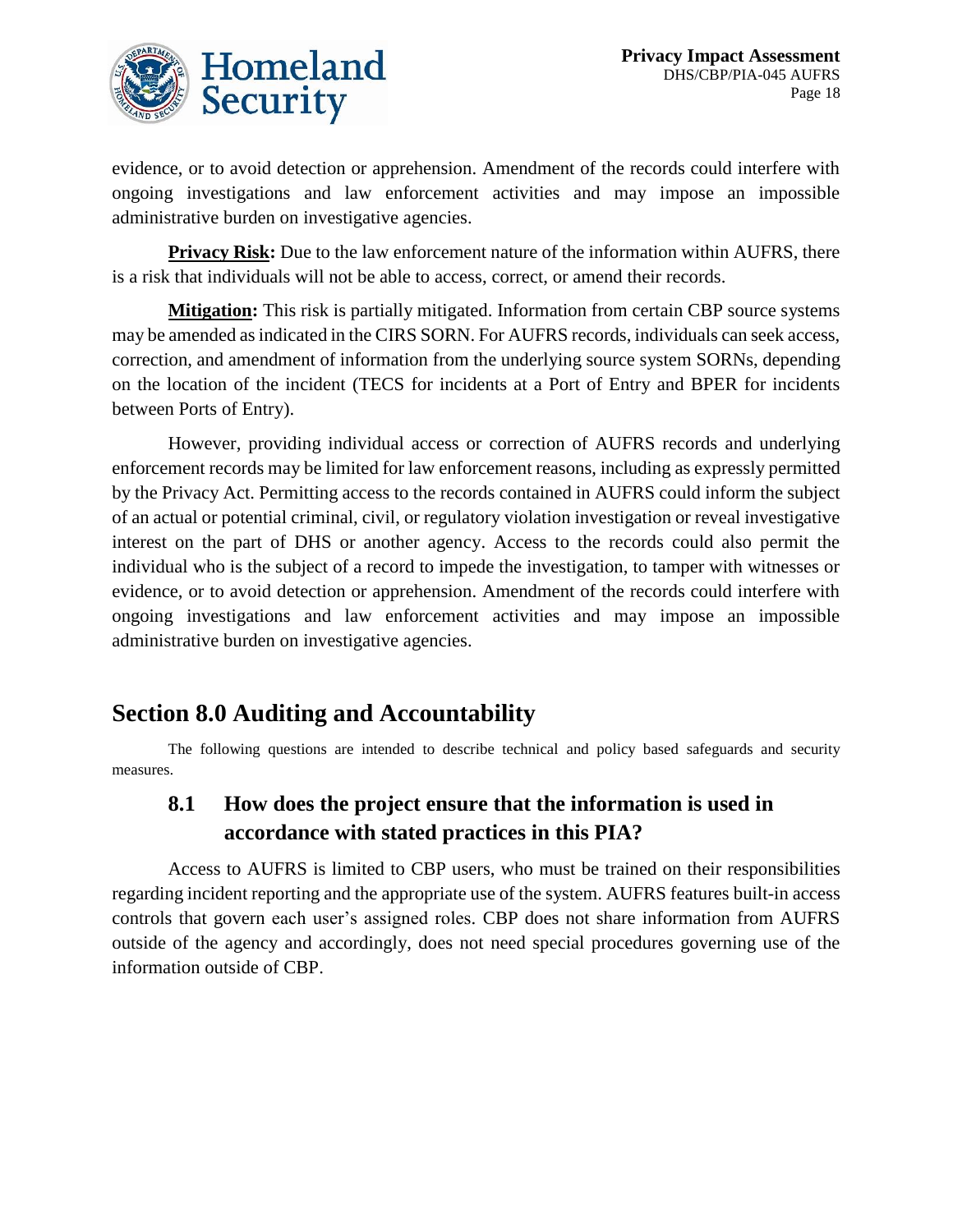

# **8.2 Describe what privacy training is provided to users either generally or specifically relevant to the project.**

All CBP employees must take annual privacy awareness training, which includes training in need to know and other aspects of information handling. There is no requirement for AUFRSspecific privacy training, due to the controlled access to and lack of information sharing from the system. Each screen in the system is Sensitive But Unclassified (SBU) / For Official Use Only (FOUO).

# **8.3 What procedures are in place to determine which users may access the information and how does the project determine who has access?**

AUFRS is only available through the internal CBP website, CBP.net, and only to CBP employees. Access is governed by each user's roles, which may be set by each of the CBP components in accordance with its own needs and requirements. By default, all federal CBP employees have basic access to AUFRS, since any CBP employee may potentially be required to report an incident during the execution of his or her duties. This basic AUFRS access allows employees to create an incident report. Any other CBP employees involved in the incident may also access and edit the report, as may anyone assigned the AUFRS Supervisor role whose area of responsibility covers that of the report. Only the CBP employee creating the report may enter and edit the report's qualitative Narrative data field, which is a text description of what took place in the incident. The creator may also attach files to the report, such as employee memos and photographs, which only the creator may detach later. Other CBP employees with edit access to the report (*i.e.*, involved employees except for incidents involving the use of deadly force and supervisors) may comment on the Narrative through an Addenda field accompanying the Narrative field and may also add attachments of their own.

CBP employees may be given read-only access to reports within their components' organizational hierarchy outside their own areas of responsibility, on a need to know basis, as determined appropriate by the employees' chain of command. For example, one may be able to see all incidents within his or her sector in read-only mode (that is, with no ability to make changes) to gain an understanding of the changing threats occurring along neighboring sections of the border.

These roles are assigned by an AUFRS Administrator, whose assignment as an Administrator is managed by his or her local or component's chain of command. AUFRS Administrators may be limited to a particular location or to a hierarchical tree of locations at any level within their component.

LESC AUFRS System Administrators are assigned to review all reports for data integrity and to help the components and individuals utilize the system on an as needed basis. These System